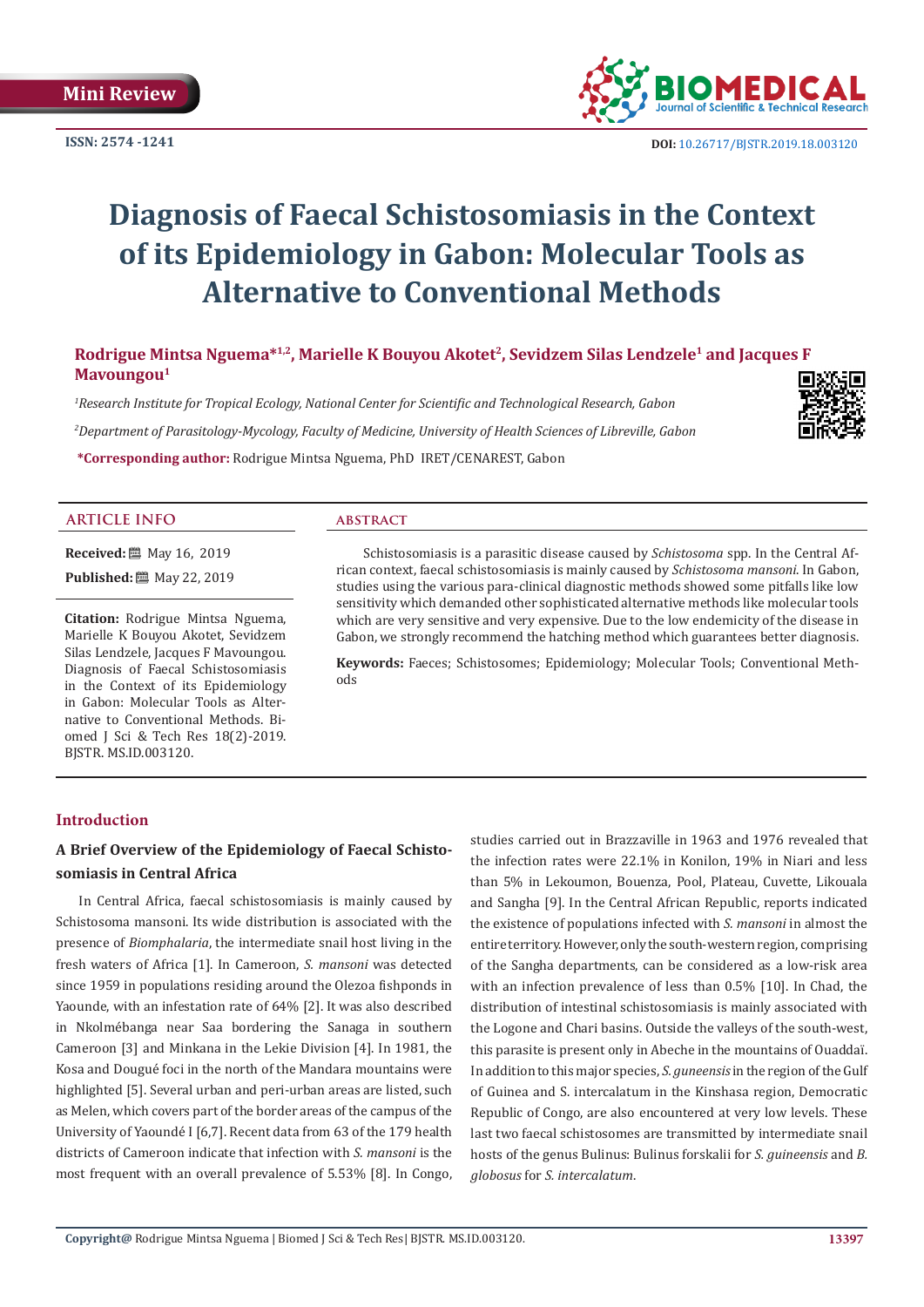#### **Epidemiology of Faecal Schistosomiasis in Gabon**

In Gabon, faecal schistosomiasis is only caused by *S. guineensis* and was the first reported case of bilharziasis in the country [11]. To the best of our knowledge, there exist no published data on the local transmission of *S. mansoni* in Gabon despite its presence in other neighboring countries of Central Africa. Some cases were reported [12] but there was no evidence of the presence of this species in Gabon [13]. In 1995, a case of *S. mansoni* was diagnosed among patients diagnosed at the department of parasitologymycology of the Faculty of Medicine and Health Sciences of Libreville (FMSS). A case was diagnosed in a 14-year-old boy of Gabonese nationality who had always lived in Gabon. In 2009, a clinical case involved a girl complaining of abdominal pain (FMSS data). Coprological examinations (MIF concentration technique) showed the presence of *S. mansoni* eggs recognized through its characteristic lateral spur (unpublished data). Based on its public health importance, the distribution of faecal schistosomiasis in Gabon needs to be elucidated. A survey, carried out at Plaine Orety in Libreville, indicated the presence of 4 cases of *S. mansoni* from a total of 495 people analyzed [14]. Recently, a study reported that the northern and eastern health regions of Gabon were represented low transmission areas of faecal schistosomiasis [15].

 These results raised the question of a possible underestimation of faecal schistosomiasis due to the techniques and protocols used for its diagnosis. Although Kato-Katz is a widely used and recommended method for the diagnosis of faecal schistosomiasis, its efficacy is very low in areas with very low endemicity. Due to its low sensitivity, it was necessary to move towards molecular diagnosis which is a credible alternative to the Kato-Katz method [16,17]. The present mini review aimed at assessing the prospective of some molecular protocols versus conventional methods for the diagnosis of faecal schistosomiasis in the epidemiological context in Gabon. Indeed, an accurate diagnosis of helminthiasis is the starting point for better treatment of patients and effective control. The lessons learned can improve on patient management through the use of effective diagnostic tools in epidemiological surveys.

#### **Conventional Methods**

The methiolate-iodine-formaldehyde concentration (MIF-C) and Kato-Katz methods have been extensively used in surveys in Gabon [14,15,18]. These techniques are widely used and recommended by the WHO for the diagnosis of schistosomiasis in endemic areas. The Kato-Katz for instance is based on the principle of searching for eggs of schistosomes under a microscope using a very small amount of stool (maximum 50 mg). The advantages of using this method include simplicity, accessibility and its low cost. The critical analysis of these techniques indicates that despite the advantages listed, it is highly specific and advisable only in areas with high endemicity and not in areas with low endemicity. In low endemic areas, the intensity of infection (number of egg per gram

of stool) is generally low and the conventional techniques (Katokatz and MIF-C) underestimates the level of infection, because of the very small amount (50 mg) of stool that it analyzes and despite the recommendations that strongly encourage the use of replicate analysis. Therefore, molecular tools can be an alternative to overcome these shortcomings

## **Molecular methods**

#### **Protocol According to Verweij et al. (2001)**

The principle of this protocol is to amplify and demonstrate using PCR the presence of DNA of Schistosoma in a stool sample. Stool samples should be stored at -70°C prior to genomic DNA extraction and PCR. The protocol is based on the extraction of schistosome DNA from a stool solution in 0.5 g/ml of PBS buffer. The extraction is carried out using a Qiagen extraction kit (QIAamp Tissue Kit after treatment with 4% PVPP (polyvinylpolypyrolidone) (Sigma, Steinheim, Germany) and a mixture of Sodium dodecyl Sulphate-Proteinase K [19]. It can be more specific than Kato-Katz because PCR amplifications can be carried out with a very small amount of DNA, but it is much more expensive and more difficult to use because it can only be performed by very competent individuals in the domain of molecular biology who are acquainted to the reagents and equipment. It also has the disadvantage of not giving information on the intensity of the parasite.

#### **Protocol According to Pontes et al. (2003)**

It is based on the same principle of PCR amplification of schistosome DNA in a stool sample defined above. Stool samples should be frozen prior to usage. The protocol for DNA extraction uses 0.5 g of stool which is mixed with 1 ml of distil water [19]. DNA extraction is not carried out using a Qiagen kit but following the ROSE protocol [20]. This protocol is less expensive and easier than the extraction protocol with the Qiagen kit. It can make better diagnosis than the Kato-Katz because it uses small amount of sample and significant genomic DNA copies can be gotten from very small amount of such stool samples. The disadvantages with this technique are the lack of equipment as well as competent individuals who can manipulate such equipment. Also, in an area of low endemicity, it is likely that the chances of having the eggs and consequently the DNA are not optimized from only 0.25g of stool. This method does not give information on the intensity of the parasite.

# **Protocol According to Ten Hove et al. (2008)**

It uses the same principle and the same steps defined in the protocol of Verweij et al. [19]. Here, the stool samples collected from subjects need to be processed by making a dilution of 0.25g/ ml using 70% ethanol within a 24hrs time frame and the PCR used is a real-time PCR [16]. The advantages, criticisms and disadvantages highlighted in the protocol of Verweij et al. [19] are also valid here. Unlike Verweij et al. [19], the PCR technique used here gives an idea of the amount of DNA and hence the intensity of infection.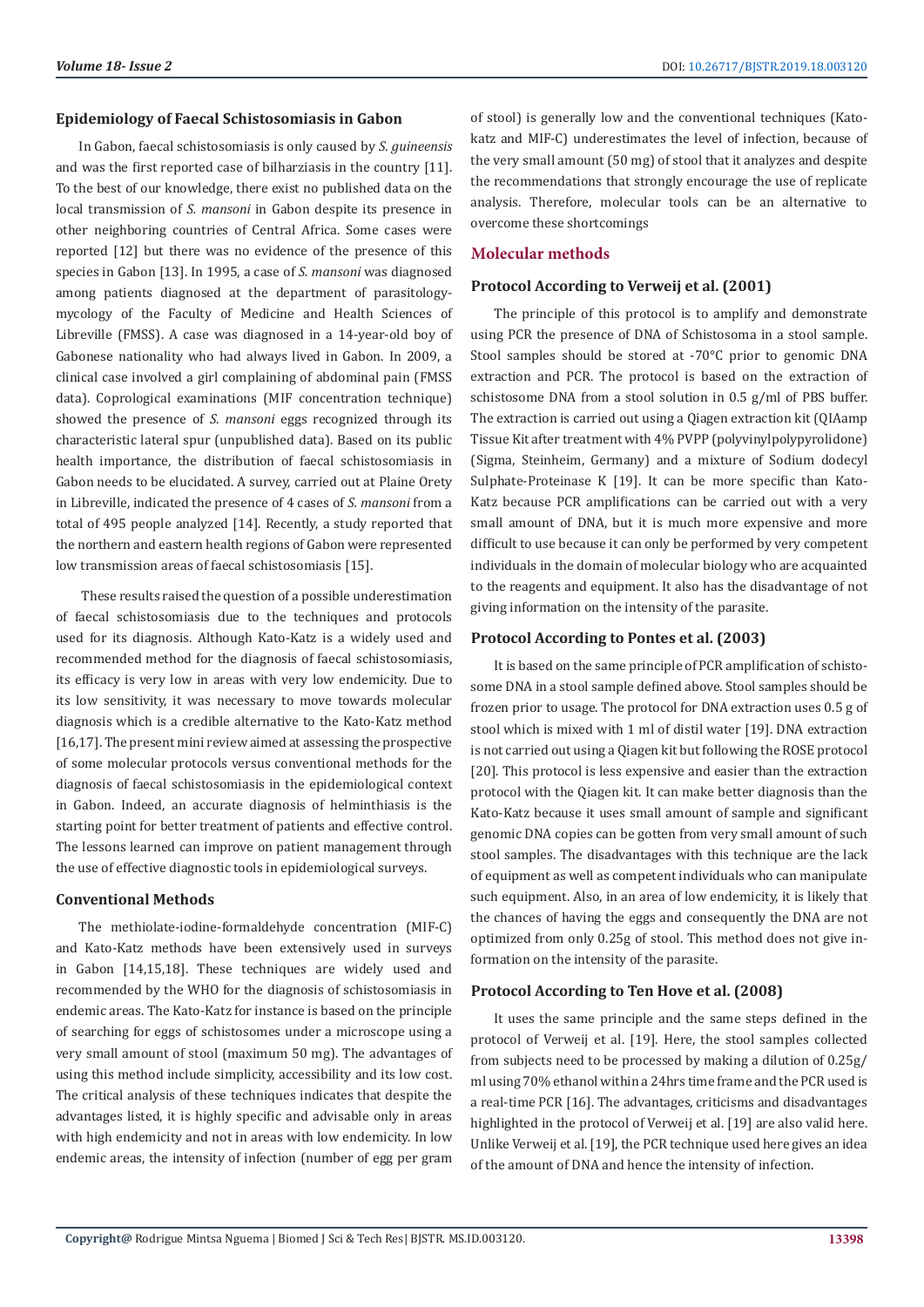## **The Hatching Technique**

The principle of the hatching method consists of filtering a stool sample with saline solution (0.09%) in order to recover the eggs and hatch them to obtain miracidia through a sieve with fine mesh size. The stool can be stored in the refrigerator for 24hrs. Briefly, a mouse parasitized by *S. mansoni* and conserved dead for three days at 4°C results in a liver with eggs that hatch and release miracidia (unpublished data). The protocol of the hatching technique uses the entire available stool sample, at least 10 g [21]. Any parasitologist can perform this method. This protocol is ideal for field use in endemic settings. The only disadvantage with this technique is that it is long and laborious as it takes 2 to 3hrs on average just to filter a stool sample until hatching of the eggs and release of miracidia. This duration is necessary because it is required to give a real image i.e. twice the parasitic status of the sample of the stool analyzed and it equally allows for the identification of the eggs after filtration as well as in the identification of miracidia. In addition, eggs can be misplaced in the stool solution obtained after filtration, and the possibility of allowing them to hatch to give miracidia, which is more easily repairable, is an additional option for an optimal diagnosis. In this case, the confirmation of the species can be carried out using an additional biomolecular analysis on the miracidia obtained. In areas of low endemicity, this is the most credible way to have an accurate picture of the epidemiological situation. However, it is necessary to carry out a pilot study with the objective of evaluating the cost/ time and ease of execution of the results in order to validate on the need to invest in such a long protocol.

#### **The High-Resolution Melting (HRM) Analysis**

The HRM analysis is a technique that detects very small sequence variations from a nucleotide and is based on real-time PCR. It is based on the denaturation of the two strands of the DNA sequence by heating the latter following a temperature gradient. The denaturation temperature, repairable with the loss of the signal of the interacting agent (Syber green) active only on the double strand, is very specific and varies between two different sequences even of a single nucleotide. Today, it is a method of choice because it is rapid, specific, sensitive and effective, and allows us to answer specific questions concerning the interaction between some schistosome species in endemic settings [21].

# **Pitfalls of the Diagnosis of Faecal Schistosomiasis in Gabon**

Diagnosis is based on the amount of stool sample to be analyzed and on the endemicity of the country. All parasitological techniques for the diagnosis of schistosomes are aimed at identifying the parasite (its eggs, its miracidia, and its DNA). It is therefore important to maximize the chances of detecting it. The first way to maximize these chances relies on the amount of stool to be examined. The major concern here is that the screening is carried out in areas with low parasitic load. The critical analysis of the different diagnostic techniques taught us some important lessons. If the conventional

methods as the Kato-Katz underestimates the infection prevalence in a zone of low endemicity, it is because the parasites present in the stool examined (i.e. maximum 50 mg of stool) is weak. The quantity of stool examined is multiplied by 10 in proportions indicated by Pontes et al. [16], i.e. 0.5 g and by 200 in the proportions indicated for hatching i.e. about 10 g. It is therefore very useful to adapt the diagnostic technique to the field context, because the results highly depend on the amount of stool analyzed and the endemicity of the study area. The results obtained in Libreville [14] and in the northern and eastern health regions of Gabon [15] using the Kato-Katz method indicated that Gabon had a low prevalence and low intensity for *S. mansoni*. The review of the critical analysis of parasitological techniques used for the diagnosis of bilharziasis reveals that those that are widely used, notably Kato-Katz, were less sensitive in areas of low endemicity, like in the case of Gabon [15].

The hatching technique is a credible alternative to the latter, since it maximizes the chances of an optimal diagnosis by multiplying them by a factor of 200 compared to the Kato-Katz. Its guarantee is thanks to its approach and its principle of double observation of the parasite i.e. first on eggs and a second on miracidia. This technique does not only offer the possibility of diagnosis but also the possibility of studying the transmission dynamics on a small scale of the individuals or the possibility of extracting the strain necessary for analysis in different aspects in the laboratory. Thus, the hatching technique can make it possible to approach in a more integrated way the studies on schistosomiasis in Gabon. In Gabon, several species of Schistosoma prevail notably *S. haematobium*, *S. guneensis* and probable hybrids [22] and *S. mansoni* [14,15]. The obvious concern will be to distinguish the species and to show their hybrids. However, this can be carried out using the HRM technique. Indeed, it is known that the use of simple morphology or morphometry of the eggs as well as their localization is not enough to differentiate certain Schistosoma spp. [18]. The possibility of using the HRM gives some hope for the clarification of the possible interactions between the different species present in Gabon, insofar as the results will instruct decision-makers to effectively control this parasite. The use of the HRM technique to answer multiple questions about the epidemiology of schistosomiasis in Gabon may be possible through our collaboration with the laboratory of Perpignan whose expertise on this topic is well known.

In the context of low endemicity like ours, we strongly recommend the hatching method which guarantees a better diagnosis and offers the possibility of responding to many questions, in combination with the HRM in the context of the epidemiology of schistosomiasis in Gabon. The only inconvenience of these techniques is that they are very expensive and difficult to perform on a large scale or under field conditions [23]. DNA extraction is a key procedure, but it can be a methodological bottleneck in molecular diagnostic assays since preservation and initial quantity of stool to be examined directly affects the yield and quality of genomic DNA and thus the PCR results. It is often